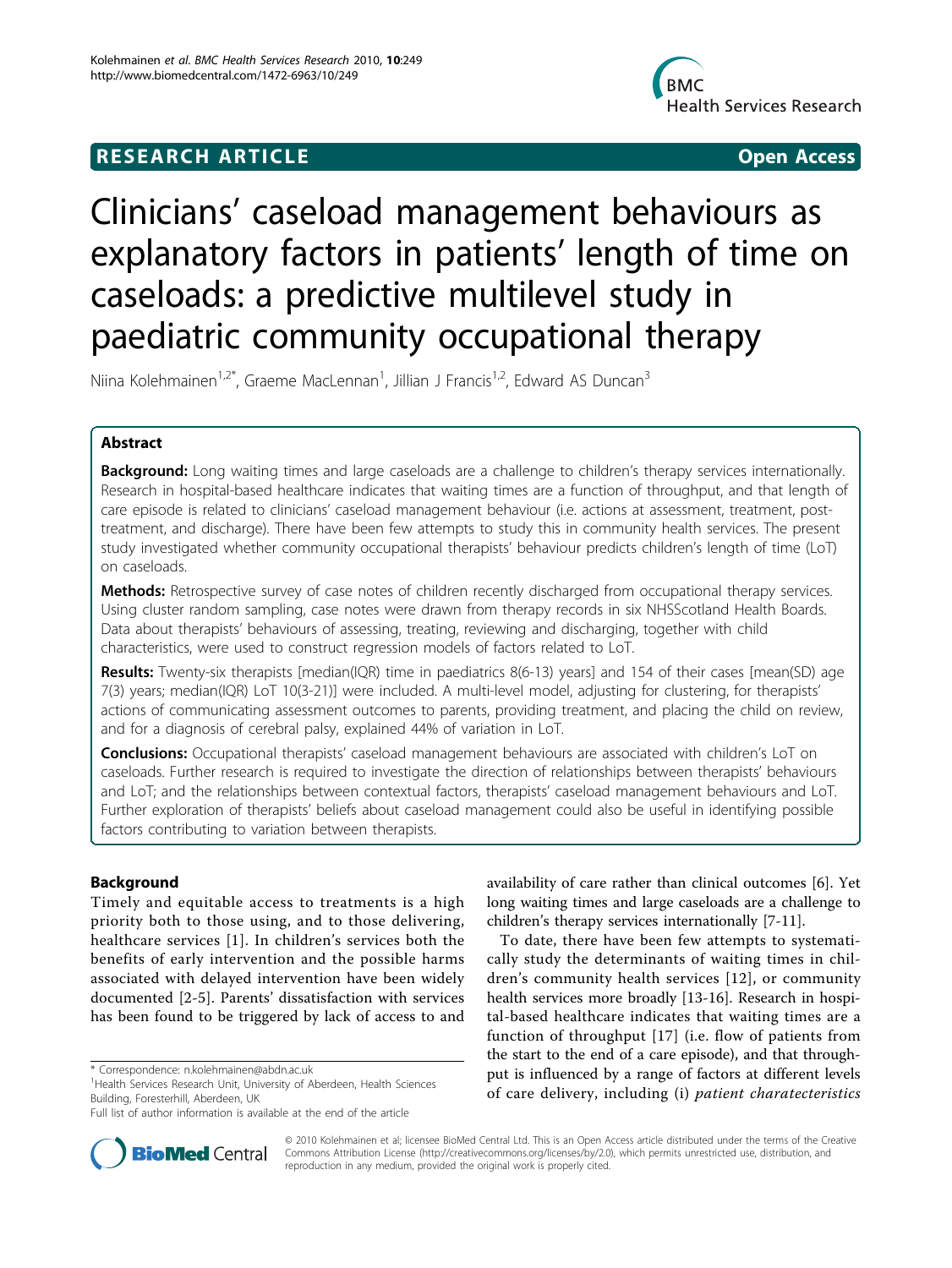(e.g. age, severity of condition, social circumstances) [[18\]](#page-8-0); (ii) *clinicians' behaviour* (i.e. actions at assessment, treatment, post-treatment, and discharge, and underlying beliefs about these actions and the situation) [[18-23\]](#page-8-0); (iii) organisational factors (e.g. patient pathways, service and staff structures, organisational procedures and resources) [\[17](#page-8-0),[18,21-24](#page-8-0)]; and (iv) system and ecological factors (e.g. methods for financing health services, location and availability of public transport) [\[18,25\]](#page-8-0).

Unsurprisingly, variables at these different levels have been found to be interlinked [\[18](#page-8-0)]. What is perhaps less obvious is that clinicians' behaviour appears to mediate the effects that patient characteristics and organisational and systems factors have on throughput and the length of care episodes [[18](#page-8-0)-[20](#page-8-0)]. For example, clinicians could be limiting efficient allocation of the resources by keeping clients on caseloads for longer than clinically needed [[15](#page-7-0),[26,27\]](#page-8-0). This is consistent with evidence indicating that, even after accounting for patient and organisational variables, clinicians' behaviour is a strong determinant of the care provided to patients [[28](#page-8-0)].

Whilst acknowledging the considerable differences in systems and contexts of service provision between hospital and community health care, clinicians' behaviour could be one of the key variables relevant to investigating throughput and length of care episodes in community health care. Specifically, evidence of behaviours predicting children's length of time on caseload could be used to develop a behaviour change intervention to improve clinicians' caseload management.

This study explored the extent to which therapists' caseload management behaviours explain variation in children's length of time (LoT) on caseloads. Specifically, the focus was on children's occupational therapists in Scotland as the caseload management problems in these services are considerable [[9\]](#page-7-0). Specifically, this study investigated whether, after adjusting for children's characteristics, therapists' behaviours predict children's LoT on caseloads. The related objectives were (i) to describe therapists' current caseload management behaviours (both sequence and frequency of the behaviours); (ii) to identify the variables that explain variation in LoT; and (iii) to establish the magnitude of the relationships between these variables and LoT.

# Methods

A retrospective design was used. The dependent variable was clients' LoT on caseload, operationalised as time in months from first appointment to date of discharge. Independent variables were child characteristics (age in months at first appointment, gender, and medical diagnoses listed in Table 1) and therapists' caseload management behaviours (listed in Table [2\)](#page-2-0). The specific caseload management behaviours were selected from a

# Table 1 Codes used to record children's diagnoses from case notes

- 1 Developmental coordination disorder/dyspraxia/general developmental delay
- 2 Attention disorders/Autistic spectrum disorder/Asperger's Syndrome/ Tourette's Syndrome
- 3 Cerebral palsy
- 4 Other (e.g. spina bifida/muscular dystrophy/juvenile idiopathic arthritis)
- 5 No medical diagnosis

review of occupational therapy textbooks [[29](#page-8-0),[30\]](#page-8-0) and the authors' (NK and ED) experience of occupational therapy practice. These chosen behaviours mirror those included in professional standards for occupational therapists caseload management [[31](#page-8-0)] (published after the conduct of the present study). Services within which the therapists worked were described by their size (small was < 10 therapists, mid-size was 10-20 therapists, large was > 20 therapists) and geographical attributes (urban, sub-urban, rural).

The study was part of a wider programme of research concerning children's occupational therapists' caseload management in the UK. It was approved by the North of Scotland Research Ethics Committee 1 (ref: 07/ S0801/55).

#### Sampling

A computer-generated random number table was used to sample six NHSScotland (i.e. National Health Service) mainland occupational therapy services from a list of Scottish children's occupational therapy managers. The sampled managers were contacted and with their agreement all six services were included in the project.

Occupational therapists were randomly sampled from each service: 5, 9 and 13 therapists from small, mid-size and large services, respectively. Eligibility criteria for therapists were: employed by the participating service; had a clinical involvement for a minimum of two days a week with children living at home; and had a minimum of two cases discharged within the past five months. Therapy assistants and technical instructors were excluded as their responsibility over clients' caseload management is limited.

From each participating therapist, eight discharged cases were sampled using a random number table. Where therapists had fewer than eight discharged cases, all discharged cases were included. Parents of the children whose case notes had been sampled were informed about the study and provided an opportunity to opt out. The eligibility criteria for children were that they had been previously seen by a participating occupational therapist and had been discharged a maximum of five months before sampling. Children who had been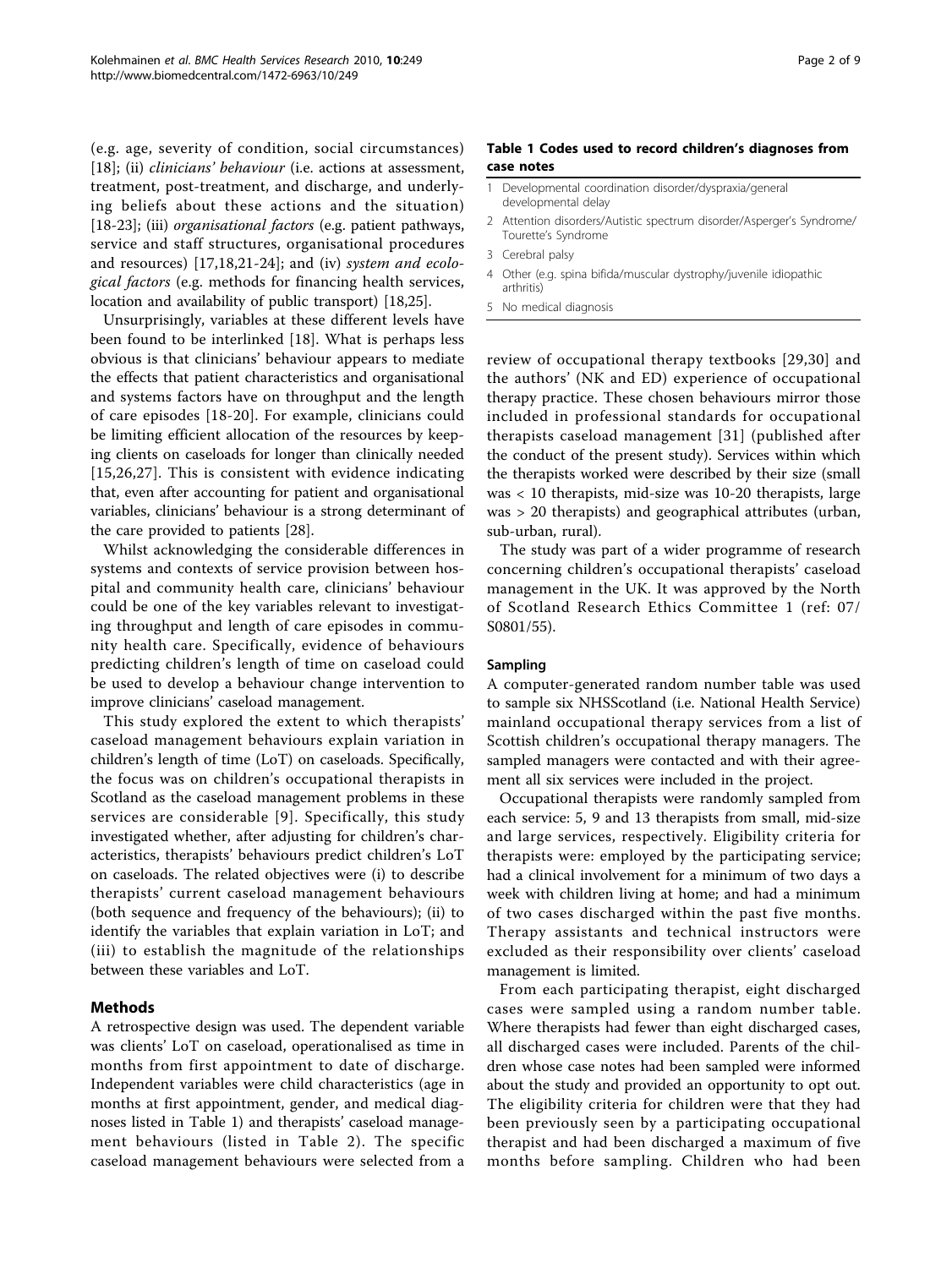| <b>NHS Boards</b>             | Response rate for therapists<br>$(n/N^{\dagger})$ | Number of therapists included in the<br>final sample | Number of case notes included in the<br>final sample |
|-------------------------------|---------------------------------------------------|------------------------------------------------------|------------------------------------------------------|
| A: Large, urban &<br>suburban | 69% (9/13)                                        | 6                                                    | 32                                                   |
| B: Mid-size, suburban         | 66% (6/9)                                         | 6                                                    | 39                                                   |
| C: Mid-size, suburban         | 44% (4/9)                                         | 4                                                    | 21                                                   |
| D: Mid-size, urban &<br>rural | 33% (3/9)                                         | 3                                                    | 23                                                   |
| E: Small, urban               | 100% (5/5)                                        | 4                                                    | 20                                                   |
| F: Small, rural               | 80% (4/5)                                         | ξ                                                    | 19                                                   |
| Total (Range):                | 33-100%                                           | 26                                                   | 154                                                  |

<span id="page-2-0"></span>Table 2 Response rates and sample sizes for the six participating Health Boards

 $<sup>†</sup>$  N is the number of therapists sampled from the service</sup>

allocated to a therapist but had not attended any appointments were excluded.

#### Materials and procedures

The data were collected from children's case notes. The first author extracted the LoT data, child characteristics and therapists' behaviours by using a structured form, with guidance notes for classifying data and a policy for coding ambiguous data (available from the authors). Dates (year and month) for calculating both LoT and child's age were recorded as presented in case notes. The presence of any of the diagnoses and the caseload management behaviours were recorded. Diagnoses were recorded as categories, as opposed to verbatim, to ensure anonymity of the data [[32](#page-8-0)].

The data were collected September 2007 - January 2008; were initially manually recorded in the software package Microsoft Access, and then transferred to statistical packages. The data relating to therapists' current grade and number of years in professional practice were collected as part of the wider research programme [\[33](#page-8-0)] and entered in Microsoft Excel.

#### Sample size

Due to a lack of previous studies in the field, no data were available for a formal power calculation. However, we initially aimed for 15 therapists and 150 cases to allow estimation of each therapist behaviour univariately in a simple regression model (adjusting for child level factors) and identify candidate behaviours that predicted LoT. Fifteen therapists gives an effective sample size of 15 at the therapist level (i.e. assuming the worst case scenario, i.e. that there is no variation between cases within therapists, there would be 15 data points) and allowed for the modelling of two to three therapist behaviours in a multiple regression model. Based on other studies with professionals [\[34](#page-8-0)], a response rate of 50-60% was expected.

#### Data Analysis

The data were initially described using mean(SD) (for age), median(IQR, interquartile range) (for LoT), or proportions (for gender, diagnoses and the caseload management behaviours). Multilevel (ML) linear regression models, adjusted for clustering at the level of occupational therapist [[35](#page-8-0)], were used to explore the variation in LoT. Variation in LoT due to child characteristics were initially explored using univariate linear regression. Similarly the relationships between LoT and selected caseload management behaviours were explored univariately. Variables significant at the  $p = 0.05$  level were then combined in a ML multiple linear regression model. Due to the positively skewed distribution of LoT robust standard errors were estimated [\[36\]](#page-8-0) to ameliorate potentially spuriously narrow confidence intervals and low p-values [\[37](#page-8-0)]. Interactions between selected caseload management behaviours were explored by entering an interaction term in the final model. All estimates are presented with 95% confidence intervals. Descriptive analyses were performed in SPSS [[38](#page-8-0)] and ML modelling was performed in Stata [\[39](#page-8-0)] using xtreg and robust commands.

### Results

Data of included participants at each level of the random cluster sampling (service, therapist, case notes) are presented in Table 2. Participating services included a range of community occupational therapy services across NHSScotland, varying both in their size and geographical location. The response rate for therapists within the services ranged from 33-100%. Thirty-one therapists responded (62%); five of them did not meet the inclusion criteria (three did not have at least two recently discharged cases and two did not have a minimum of two days per week clinical involvement with children living at home) resulting in a final study population of 26 (52%) therapists. Reflective of the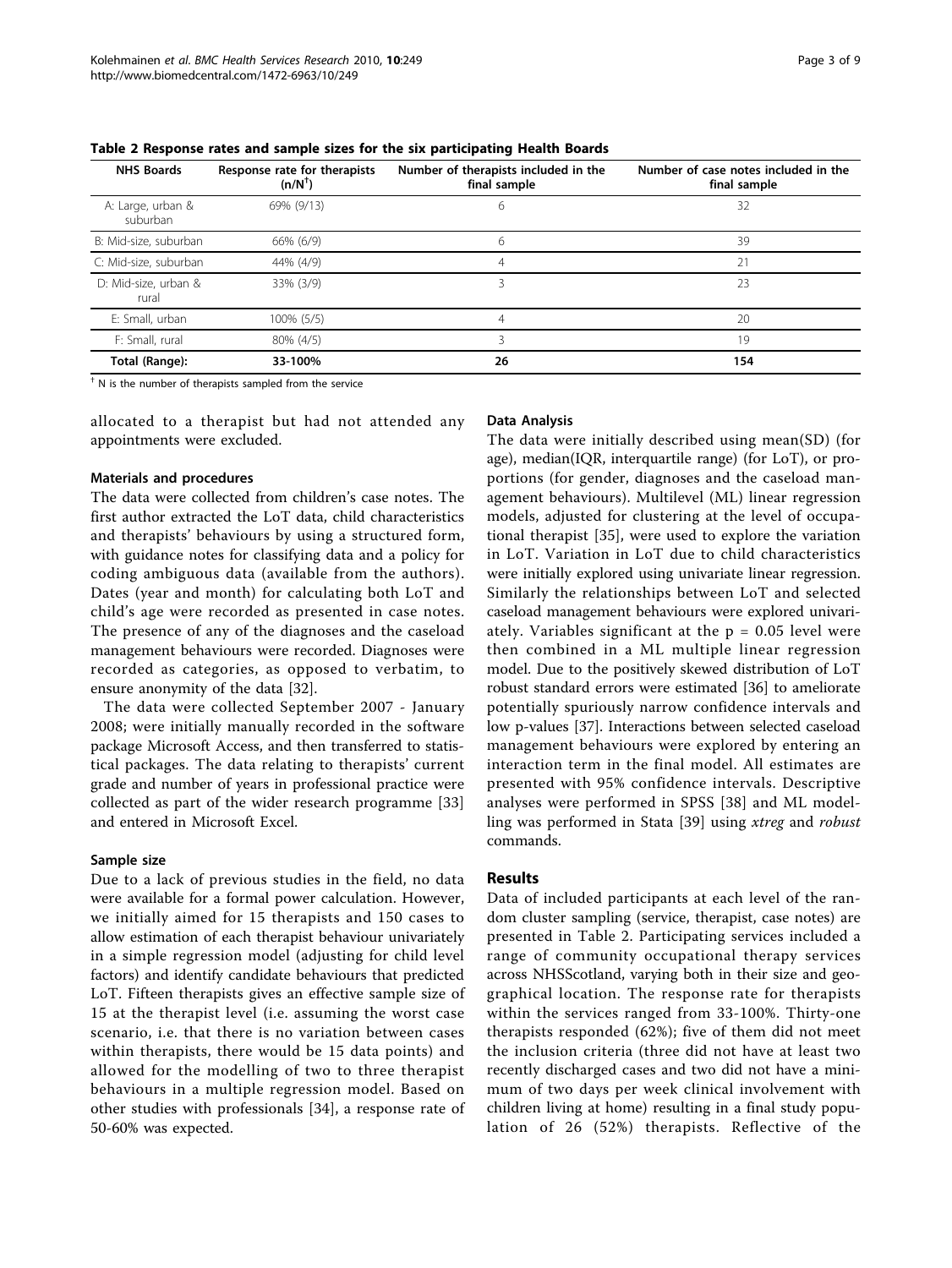occupational therapy population [[9,](#page-7-0)[40](#page-8-0)], majority of the included therapists were female (96%) and at Senior level (93%). Two therapists (7%) were managers. Median for time in paediatric practice for the participants was 8 years (IQR =  $6-13$ ), which is similar to that observed in other studies of children's occupational therapists in the UK [[41\]](#page-8-0). Median for time as a qualified therapist was 12 years (IOR =  $9-20$ ).

The number of cases sampled per therapist ranged from 2-8, totalling in 154 cases. Fourteen (54%) of the participating therapists had discharged fewer than eight cases within the past five months.

Mean age for the included cases was  $7$  years (SD = 3) corresponding to the typical age range of children seen by occupational therapists [\[41](#page-8-0)]. The spread of diagnoses was similar to that observed in other studies of children's occupational therapy in the UK [[41](#page-8-0)]. The three most common diagnostic groups were: cerebral palsy (CP) (8%); attention difficulties, Autistic Spectrum Disorder, Asperger's Syndrome or Tourette's (17%); and developmental coordination disorder, dyspraxia or general developmental delay (DCD/GlobalDelay) (14%). Over a third (33%) of the cases did not have a diagnosis. Twelve percent (12%) had more than one diagnosis.

Median LoT for all cases was 10 months  $IQR = 3-$ 21). Three child characteristics explained a significant amount of variation in LoT on caseload: age (in months), diagnosis of CP, and diagnosis of DCD/Global-Delay. On average, older children remained on caseloads for shorter time [-0.1 months, 95% confidence interval (CI) -0.2 to -0.02;  $p = 0.02$ ]. For example, an increase in age by one year was associated with a reduction of 1.2 months in time on a caseload (95% CI 0.3 to 2.6,  $p =$ 0.02). When compared to children without a diagnosis, children with DCD/GlobalDelay were likely to remain on caseloads for 15 months (95% CI 5 to 24;  $p < 0.01$ ) longer, and children with CP for 44 months (95% CI 31 to 59;  $p < 0.01$ ) longer. The total amount of variation in LoT explained by these three variables was 29%.

#### Length of time on caseloads and therapists' behaviours

From the case note data, therapists performed assessment behaviours with nearly all children, after which some children were provided with treatment, some were placed on review, and some were discharged. Of the children who were provided with treatment or placed on review, only a limited proportion had therapy goals and plans. After receiving treatment or being reviewed, some children were discharged immediately, whilst others moved from treatment to review or vice versa before being discharged.

Frequencies with which therapists performed the investigated behaviours are reported in Table 3. There was little variation in therapists' assessment and discharging behaviours, and only some variation in forming therapy goals and plans, making these unlikely behaviours to explain variation in LoT. There was considerable variation in providing treatment, including some variation in the number of treatment sessions provided [median(IQR) 7(4-12)] but limited variation in the

|     |                                                                            | Proportion of cases in which the behaviour was recorded |
|-----|----------------------------------------------------------------------------|---------------------------------------------------------|
|     | Assessment:                                                                |                                                         |
| 1.  | Established child's strengths                                              | 93%                                                     |
| 2.  | Established child's difficulties                                           | 97%                                                     |
| 3.  | Communicated assessment outcomes to parents/carers in writing              | 83%                                                     |
|     | Formulating therapy goals and plans                                        |                                                         |
| 4.  | Established treatment goals                                                | 33%                                                     |
| 5.  | Established methods for achieving treatment goals                          | 26%                                                     |
|     | Treatment:                                                                 |                                                         |
| 6.  | Provided treatment                                                         | 57%                                                     |
|     | <b>Evaluating progress:</b>                                                |                                                         |
| 7.  | Monitored progress against treatment goals                                 | 19%                                                     |
| 8.  | Reported (i.e. established and recorded) treatment outcomes                | 26%                                                     |
| 9.  | Placed the child on review                                                 | 47%                                                     |
| 10. | Established a goal for placing the child on review                         | 12%                                                     |
|     | Discharging:                                                               |                                                         |
| 11. | Established reasons for discharge                                          | 72%                                                     |
| 12. | Provided a discharge summary or letter                                     | 85%                                                     |
| 13. | On the summary or letter, stated criteria for a re-referral to the service | 5%                                                      |
| 14. | Circulated the summary or letter to parents/carers                         | 79%                                                     |

Table 3 Presence of the different caseload management behaviours in the included case notes (n = 154)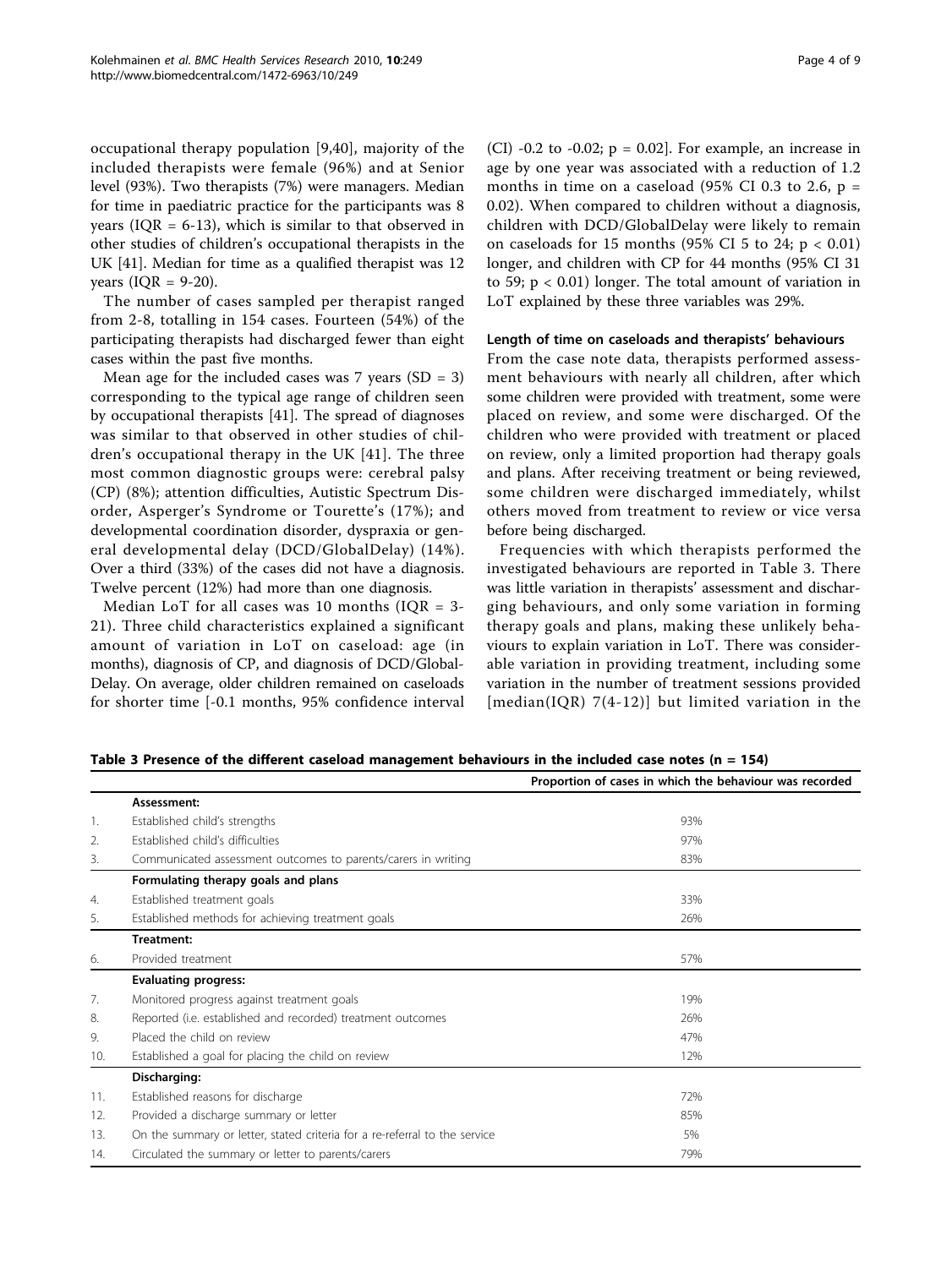frequency with which sessions were provided (67% received weekly sessions). There was considerable variation in placing children on review, but only some variation in evaluating progress towards therapy goals and reporting treatment outcomes. The relationships between LoT and ten behaviours (Table 4) were further investigated univariately. Four of these behaviours explained significant variation ( $p < 0.05$ ) in LoT. These were: communicating assessment outcomes to parents in writing, providing treatment, placing the child on review and circulating a discharge summary or letter to parents.

# Length of time on caseloads and child characteristics and therapists' behaviours

The four behaviours identified in Table 4 were entered in a regression model, together with  $(1)$  age,  $(2)$  DCD/ GlobalDelay, and (3) CP. The model was adjusted for clustering within therapist. Age, DCD/GlobalDelay and circulating a discharge summary to parents no longer explained a significant amount of variation. These were subsequently removed from the model. The four remaining variables of CP, communicating assessment outcomes to parents in writing, providing treatment and placing on review explained 44% of variation in LoT. Communicating assessment outcomes in writing was associated with reduction in LoT of 15 months (95% CI -29 to -1;  $p = 0.04$ ). Providing treatment was associated with an increase in LoT of 7 months (95% CI 2 to 13;  $p < 0.01$ ), and placing on review was associated with an increase of 20 months (95% CI 13 to 26;  $p < 0.01$ ). Cerebral palsy (CP) continued to be associated with a considerable increase in LoT [36 months (95% CI 9 to 63;  $p < 0.01$ )]. Early exploration of the data had suggested a possible interaction between providing treatment and placing children on review, however, this was not statistically significant [5 months (95% CI -8 to 18;  $p = 0.44$ )].

Further breakdown of mean LoTs and distribution of the factors related to LoT, according to individual therapist and as clustered within services, is presented in Figure [1](#page-5-0) and Table [5](#page-6-0). In services B, D and E, mean LoTs for therapists were below or at the sample average, and variation in mean LoTs between therapists was small. In all other services, there were no observed service-level patterns of therapists' mean LoTs.

In terms of distribution of the factors related to LoT (Table [5](#page-6-0)), therapists treating children with CP were sampled from all services. There appeared to be a trend for therapists in services B and E to be more consistent in communicating assessment findings to parents in writing, providing less treatment and placing fewer children on review than the sample average. With the exception of one therapist (E3), mean LoTs for therapists in services B and E were below the sample average. For all other services, the frequency of performing the three behaviours and LoTs appeared to vary as much between therapists as between services.

# **Discussion**

After controlling for child-related factors, individual therapists' caseload management behaviours were associated with variation in the length of time (LoT) that the children remained on therapists' caseloads. From the investigated child characteristics, only a diagnosis of cerebral palsy explained a significant proportion of variation in LoT after adjustments for therapist effects. The other variables included in the final model were: communicating assessment outcomes to parents in writing; providing treatment; and placing children on review.

This study has four major limitations. First, diagnosis was the only measure of the cases' clinical features. It is possible that case characteristics other than diagnosis (e.g. performance in selected activities [[42](#page-8-0),[43](#page-8-0)]) would better capture the key clinical features that influence therapists' caseload management behaviours. However,

Table 4 Behaviours explored univariately in relation to length of time (LoT) on caseload

| <b>Behaviour</b>                                              | Coefficient<br>(months) | p-value     | 95% Confidence Interval<br>(months) |      |  |
|---------------------------------------------------------------|-------------------------|-------------|-------------------------------------|------|--|
| Communicated assessment outcomes to parents/carers in writing | $-28$                   | $< 0.01***$ | $-49$                               | -8   |  |
| Established treatment goals                                   | 4                       | 0.37        | $-5$                                | 13   |  |
| Established methods for achieving treatment goals             | -5                      | 0.13        | $-12$                               |      |  |
| Provided treatment                                            | 19                      | $< 0.01**$  | 11                                  | 27   |  |
| Monitored progress against treatment goals                    |                         | 0.74        | -8                                  |      |  |
| Reported (i.e. established and recorded) treatment outcomes   |                         | 0.78        | -5                                  | 12   |  |
| Placed the child on review                                    | 27                      | $< 0.01***$ | 18                                  | 35   |  |
| Established reasons for discharge                             | -3                      | 0.70        | $-16$                               |      |  |
| Provided a discharge summary or letter                        | $-22$                   | 0.05        | $-45$                               | 0    |  |
| Circulated the summary or letter to parents/carers            | $-19$                   | $0.03*$     | $-36$                               | $-2$ |  |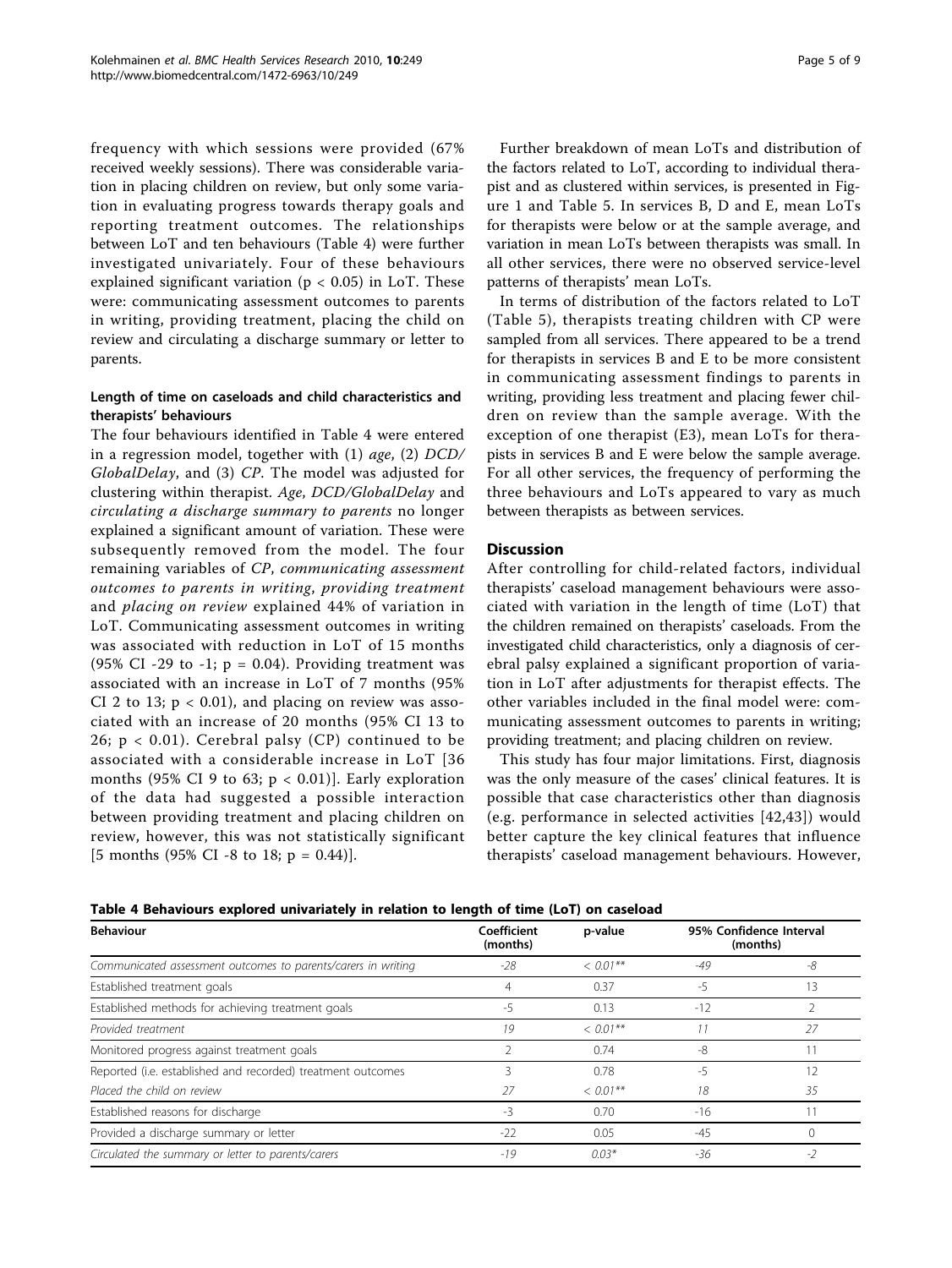<span id="page-5-0"></span>

there is currently no agreement about what these characteristics are and there are few standardised measures to assess them, leaving diagnosis as the most feasible and reliable variable on which to base this analysis. Second, the study used retrospective data and it is not possible to make conclusions about the directions of potential causal relationships. A further experimental study is required to establish these. Third, the generalisability of the results is limited to children's senior occupational therapists in NHSScotland, as the contextual factors (e.g. policies, models of practice) may be different in other locations and with other therapist populations in a way not considered in this study. The study could be replicated in other settings to further investigate the influence of organisational and system-level factors on therapists' caseload management behaviours, and on the relationship between the behaviours and LoT. Fourth, the therapists sampled from each service may not be fully representative of that service, and the response rate varied between services. It is therefore possible that in reality, there is more or less variation between therapists in specific services than is evident from these data.

From the four variables identified to relate to LoT in this study, therapists' behaviours may be modifiable whereas a diagnosis of cerebral palsy is not. The magnitude of the relationships between length of time on caseload and the identified caseload management behaviours suggests that, if the relationships are causal, changing the behaviours could result in a change in LoT.

#### Therapists' behaviours and length of time on caseload

In terms of developing hypotheses about the directions of the relationships identified in this study, providing treatment typically takes place early in the care process and inevitably means that the therapist has to keep the child on caseload. This suggests that the direction of this relationship could be from treatment provision to longer length of time on caseloads. Communicating assessment findings to parents also takes place early in the process; however, the relationship between this and LoT is more difficult to theorise. This apparent relationship could result from therapists discharging the child and providing a written assessment report as a discharge summary, or it could be that communicating assessment findings in writing is influenced by a confounding variable related to it and LoT (e.g. therapists' approach to communicating with parents). Placing a child on review typically takes place after the child has stayed on the caseload for some time, and thus it is difficult to draw further conclusions about the direction of this relationship. It is possible that children are placed on review and subsequently remain on caseloads for longer, or that children are reviewed because they have remained on caseloads. An experimental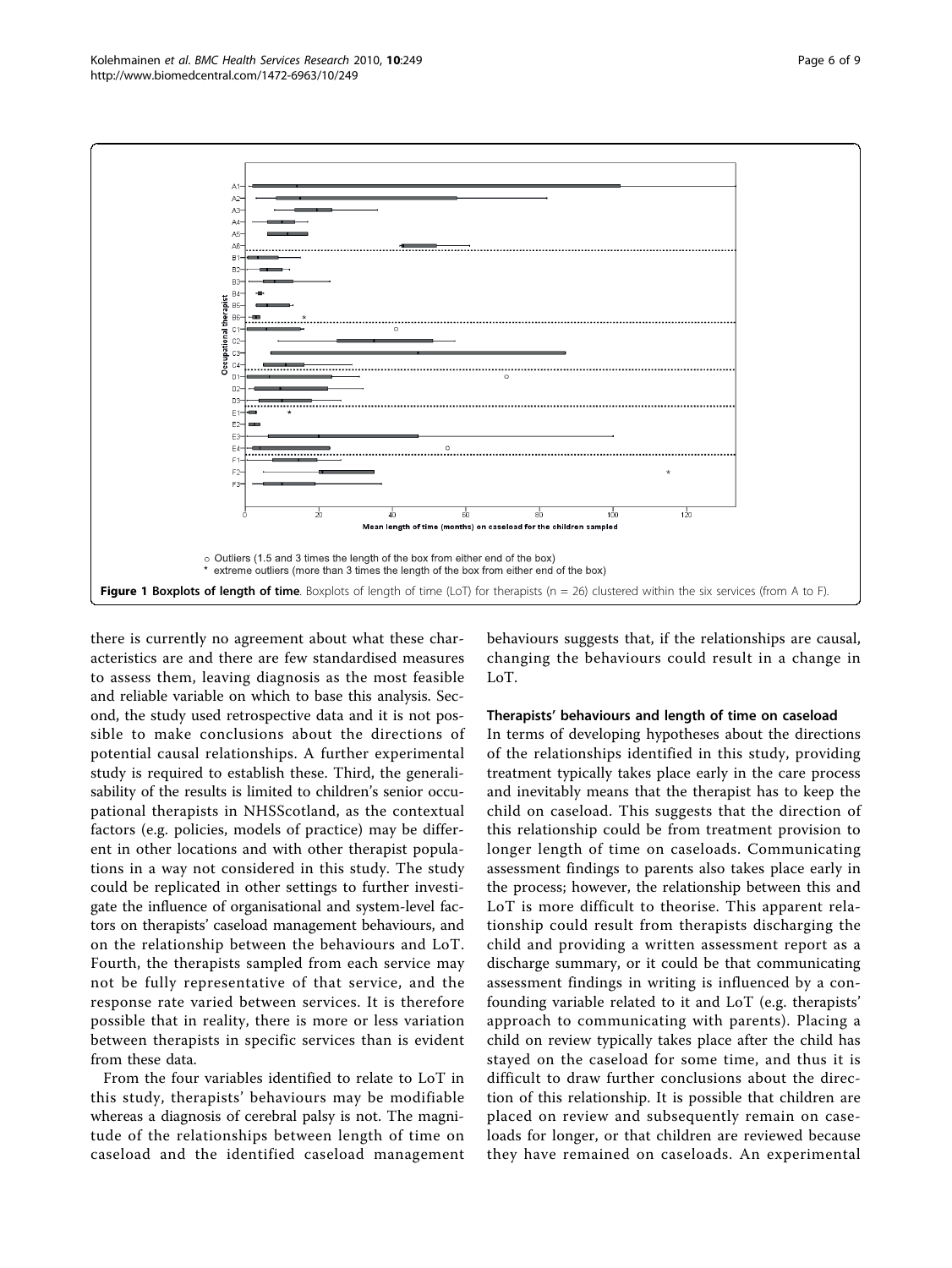| Service code: therapist | % of cases with | Communicated assessment<br>cerebral palsy $(n/N)^{\xi}$ findings to parents in writing $(\%)^*$ | Provided treatment (%) <sup>¥</sup> | Placed on<br>review $(\%)^*$ | Length of Time<br>on caseload<br>[Median $\text{(IQR)}$ ] <sup><math>\pm</math></sup> |             |
|-------------------------|-----------------|-------------------------------------------------------------------------------------------------|-------------------------------------|------------------------------|---------------------------------------------------------------------------------------|-------------|
| A:1                     | 50(4/8)         | 75                                                                                              | 50                                  | 50                           | 14                                                                                    | $(2-135)$   |
| A:2                     | 13(1/8)         | 75                                                                                              | 50                                  | 38                           | 15                                                                                    | $(8-70)$    |
| A:3                     | 0(0/8)          | 100                                                                                             | 88                                  | 50                           | 20                                                                                    | $(12-24)$   |
| A:4                     | 0(0/3)          | 33                                                                                              | 100                                 | 33                           | 10                                                                                    | $(2-17)$    |
| A:5                     | 50(1/2)         | 100                                                                                             | 100                                 | 0                            | 12                                                                                    | $(6-17)$    |
| A:6                     | 33(1/3)         | $\circ$                                                                                         | 100                                 | 100                          | 43                                                                                    | $(42-61)$   |
| B:1                     | 0(0/8)          | 100                                                                                             | 63                                  | 25                           | 4                                                                                     | $(1-11)$    |
| B:2                     | 0(0/8)          | 100                                                                                             | 50                                  | 25                           | 6                                                                                     | $(4-11)$    |
| B:3                     | 13(1/8)         | 88                                                                                              | 88                                  | 50                           | 8                                                                                     | $(4-14)$    |
| B:4                     | 0(0/3)          | 100                                                                                             | 33                                  | 0                            | 4                                                                                     | $(3-5)$     |
| B:5                     | 0(0/6)          | 100                                                                                             | 50                                  | 50                           | 6                                                                                     | $(3-13)$    |
| <b>B:6</b>              | 17(1/6)         | 84                                                                                              | 17                                  | 100                          | 3                                                                                     | $(2-7)$     |
| C:1                     | 0(0/8)          | 88                                                                                              | 25                                  | 50                           | 6                                                                                     | $(1-16)$    |
| C:2                     | 0(0/6)          | 84                                                                                              | 83                                  | 67                           | 35                                                                                    | $(21-52)$   |
| C:3                     | 50(1/2)         | 100                                                                                             | 100                                 | 100                          | 47                                                                                    | $(7-87)$    |
| C:4                     | 0(0/5)          | 60                                                                                              | 40                                  | 80                           | 11                                                                                    | $(5-23)$    |
| D:1                     | 0(0/8)          | 88                                                                                              | 38                                  | 50                           | $\overline{7}$                                                                        | $(1-27)$    |
| D:2                     | 0(0/8)          | 75                                                                                              | 38                                  | 63                           | 10                                                                                    | $(2-24)$    |
| D:3                     | 14(1/7)         | 100                                                                                             | 57                                  | 71                           | 10                                                                                    | $(1-26)$    |
| E:1                     | 0(0/5)          | 100                                                                                             | 20                                  | 20                           | 3                                                                                     | $(1-8)$     |
| E:2                     | 50(1/2)         | 100                                                                                             | 100                                 | 0                            | 3                                                                                     | $(1-4)$     |
| E:3                     | 0(0/8)          | 100                                                                                             | 63                                  | 50                           | 20                                                                                    | $(3-56)$    |
| E:4                     | 20(1/5)         | 40                                                                                              | 40                                  | 20                           | 4                                                                                     | $(1-39)$    |
| F:1                     | 0(0/8)          | 100                                                                                             | 50                                  | 75                           | 15                                                                                    | $(7-20)$    |
| F:2                     | 40(2/5)         | 60                                                                                              | 60                                  | 80                           | 21                                                                                    | $(21 - 75)$ |
| F:3                     | 0(0/6)          | 50                                                                                              | 83                                  | 50                           | 10                                                                                    | $(4-24)$    |
| <b>Total sample:</b>    | 10 (15/154)     | 83                                                                                              | 57                                  | 47                           | 10                                                                                    | $(3-21)$    |

<span id="page-6-0"></span>Table 5 Proportion of children with cerebral palsy, therapists' caseload management behaviours, and mean LoT for each therapist within the six services

ξ In this column, samples consisting children with cerebral palsy are highlighted bold

 $*$  In this column, bold is used to indicate where assessment findings were communicated more frequently in writing/treatment was provided less frequently/ children were placed on a review less frequently than the sample average

<sup>±</sup> Median LoT shorter than the sample average

study is required to further investigate the nature and direction of the relationships identified. Further exploration of therapists' beliefs about caseload management could also be useful in identifying other possible factors contributing to variation between therapists.

The behaviours associated with LoT do not occur in isolation but as part of a sequence of caseload management behaviours that may be interdependent. The present study identified that therapists formulate goals, monitor progress towards goals and report outcomes infrequently. Whilst these behaviours were not related to LoT in this study, it may be important to understand the processes between the behaviours. For example, therapy goals can be hypothesised to direct [\[44\]](#page-8-0) therapists to provide treatment efficiently, and the lack of these goals could contribute to treatment provision for

children who may not require treatment. Further exploration of the processes related to therapists' caseload management behaviours is required in order to develop a theoretically coherent understanding of caseload management.

#### Diagnosis and contextual factors

The finding that a diagnosis of cerebral palsy explains LoT is unsurprising as these children can be perceived as having 'complex needs'. In terms of the direction of any causal relationship, having cerebral palsy is likely to contribute to longer length of time on caseload, as the opposite (i.e. time on caseload contributing to cerebral palsy) is unlikely. However, the substantially long times that these children are kept on caseloads is problematic in that there is currently scarce evidence about the benefits of the occupational therapy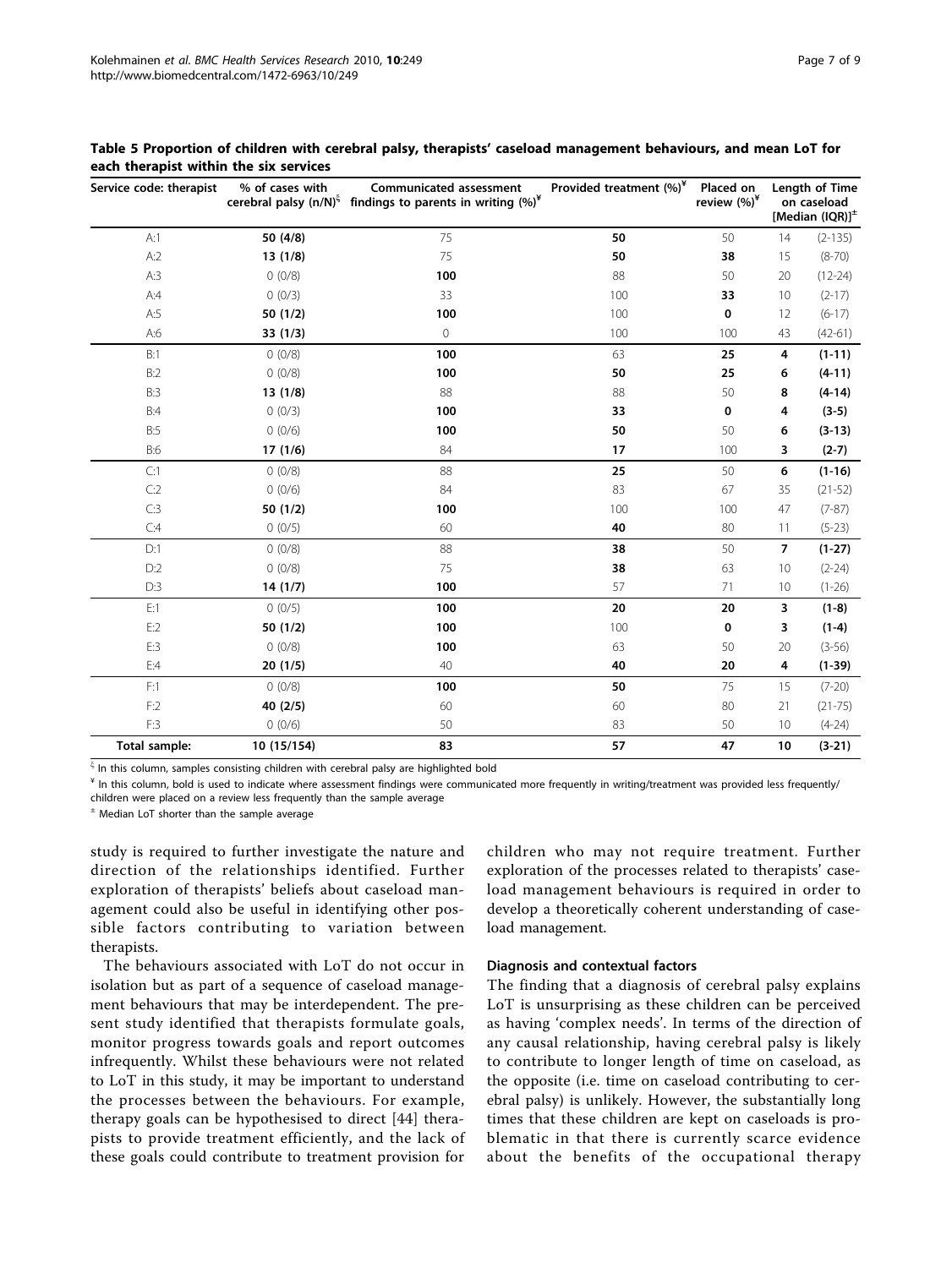<span id="page-7-0"></span>interventions for them [[45](#page-8-0)]. In the broader context of efficient resource use, it would be important to establish good-quality evidence about the costs and benefits of keeping these children on caseloads for such long periods.

Descriptive exploration of the clustering of the children's mean lengths of time on caseloads and therapists' behaviours within occupational therapy services suggested that organisational and/or contextual factors may have some influence on therapists' behaviours and the lengths of time on caseloads. Further exploration of the relationships between the different caseload management behaviours and the broader context within which they are carried out is required.

#### Implications for future research

This study supports the hypothesis of an association between therapists' behaviours and children's length of time on caseload. If future research provides plausible evidence for causal relationship then there is the potential for reducing children's length of time on caseloads by targeting therapists' behaviours. Future research could investigate how treatment provision and placing children on review relate to other caseload management behaviours, that is, what are the processes linking the behaviours and children's length of time on therapists' caseloads. Further research is also required to investigate the relationships and interactions between therapists' behaviours and the context (including the child, the organisation, etc) within which the behaviours are carried out. Finally, further exploration of therapists' beliefs about caseload management could also be useful in identifying other possible factors contributing to variation between therapists.

#### Conclusions

Occupational therapists' caseload management behaviours are associated with children's LoT on caseloads. Further research is required to investigate the direction of relationships between therapists' behaviours and LoT; and the relationships between contextual factors, therapists' caseload management behaviours and LoT. Further exploration of therapists' beliefs about caseload management could also be useful in identifying possible factors contributing to variation between therapists.

#### Acknowledgements

Authors would like to thank: all the therapists and parents of children who allowed extraction of data from the children's case notes; Professors Adrian Grant and Lorna McKee for advice and contribution to the overall programme of research; and Mr Dan Barnett and Ms Lara Kemp for their support in data management. The study was funded by the Scottish Government Chief Scientist Office (fellowship ref: CZF/1/38). The authors accept full responsibility for the manuscript. Funders were not involved in the conduct of the study or preparation of the manuscript.

#### Author details

<sup>1</sup>Health Services Research Unit, University of Aberdeen, Health Sciences Building, Foresterhill, Aberdeen, UK. <sup>2</sup>Aberdeen Health Psychology Group, University of Aberdeen, Health Sciences Building, Foresterhill, Aberdeen, UK. <sup>3</sup>Nursing, Midwifery and Allied Health Professions Research Unit, Iris Murdoch Building, University of Stirling, Stirling, UK.

#### Authors' contributions

All authors contributed to design of the study. NK collected, processed, analysed and interpreted the data with advice from GM and JF. NK drafted the manuscript. GM, JF and ED critically revised the manuscript for important intellectual content. All authors had full access to the data, and saw and approved the final manuscript. NK, GM and JF are guarantors, and take responsibility for the integrity of the data and the accuracy of the data analysis.

#### Competing interests

The authors declare that they have no competing interests.

#### Received: 18 January 2010 Accepted: 23 August 2010 Published: 23 August 2010

#### References

- 1. Christian S, Anderson S: Review of research needs and priorities 2007. The National Institute for Health Research Service Delivery and Organisation Programme London: National Institute for Health Research 2007.
- 2. Shonkoff JP, Hauser-Cram P: [Early intervention for disabled infants and](http://www.ncbi.nlm.nih.gov/pubmed/3313255?dopt=Abstract) [their families: a quantitative analysis.](http://www.ncbi.nlm.nih.gov/pubmed/3313255?dopt=Abstract) Pediatrics 1987, 80(5):650-658.
- 3. Guralnick MJ: Effectiveness of early intervention for vulnerable children: a developmental perspective. Am J Mental Retard 1998, 102(4):319-345.
- 4. Blauw-Hospers CH, Hadders-Algra M: [A systematic review of the effects of](http://www.ncbi.nlm.nih.gov/pubmed/15934492?dopt=Abstract) [early intervention on motor development.](http://www.ncbi.nlm.nih.gov/pubmed/15934492?dopt=Abstract) Dev Med Child Neurol 2005, 47(6):421-432.
- 5. Ehrmann Feldman D, Swaine B, Gosselin J, Meshefedjian G, Grilli L: [Is](http://www.ncbi.nlm.nih.gov/pubmed/19042472?dopt=Abstract) [waiting for rehabilitation services associated with changes in function](http://www.ncbi.nlm.nih.gov/pubmed/19042472?dopt=Abstract) [and quality of life in children with physical disabilities?](http://www.ncbi.nlm.nih.gov/pubmed/19042472?dopt=Abstract) Phys Occup Ther Pediatr 2008, 28(4):291-308.
- 6. King G, Cathers T, King S, Rosenbaum P: Major elements of parents' satisfaction and dissatisfaction with pediatric rehabilitation services. Child Health Care 2001, 30(2):111-134.
- 7. Majnemer A, Shevell MI, Rosenbaum P, Abrahamowicz M: Early rehabilitation service utilization patterns in young children with developmental delays. Child Care Hlth Dev 2002, 28(1):29-37.
- 8. ISD Scotland Publications: Waiting for AHP services. A review of the numbers waiting and possible waiting times for an appointment with an AHP. AHPs count Census held on 14 September 2005 to ascertain the magnitude, variety and diversity of AHPs' caseloads Edinburgh: ISD Scotland Publications 2006, i-29.
- 9. Scottish Executive: A Scottish Executive review of speech and language therapy, physiotherapy and occupational therapy for children and speech and language therapy for adults with learning disabilities and autistic spectrum disorder. Edinburgh: Scottish Executive 2003.
- 10. The College of Occupational Therapists and National Association of Paediatric Occupational Therapists: 'Doubly Disadvantaged': report of a survey on waiting lists and waiting times for children with developmental coordination disorder (DCD). London: College of Occupational Therapist 2003.
- 11. Grilli L, Ehrmann Feldman D, Swaine B, Gosselin J: [Wait times for](http://www.ncbi.nlm.nih.gov/pubmed/19305712?dopt=Abstract) [paediatric rehabilitation.](http://www.ncbi.nlm.nih.gov/pubmed/19305712?dopt=Abstract) Healthcare Policy 2007, 2, 10/08/2008.
- 12. Miller AR, Armstrong RW, Masse LC, Klassen AF, Shen J, O'Donnell ME: [Waiting for child developmental and rehabilitation services: an overview](http://www.ncbi.nlm.nih.gov/pubmed/18811706?dopt=Abstract) [of issues and needs.](http://www.ncbi.nlm.nih.gov/pubmed/18811706?dopt=Abstract) Dev Med Child Neurol 2008, 50(11):815-821.
- 13. Scottish Executive: Building on success: future directions for the allied health professionals in Scotland. Edinburgh: Scottish Executive 2002.
- 14. Caffrey A, Todd M: [Community learning disability teams: the need for](http://www.ncbi.nlm.nih.gov/pubmed/12396548?dopt=Abstract) [objective methods of prioritization and discharge planning.](http://www.ncbi.nlm.nih.gov/pubmed/12396548?dopt=Abstract) Health Serv Manage Res 2002, 15(4):223-233.
- 15. Walker T, Stead J, Read SG: Caseload management in community learning disability teams: influences on decision-making. J Learn Disabil 2003, 7(4):297-321.